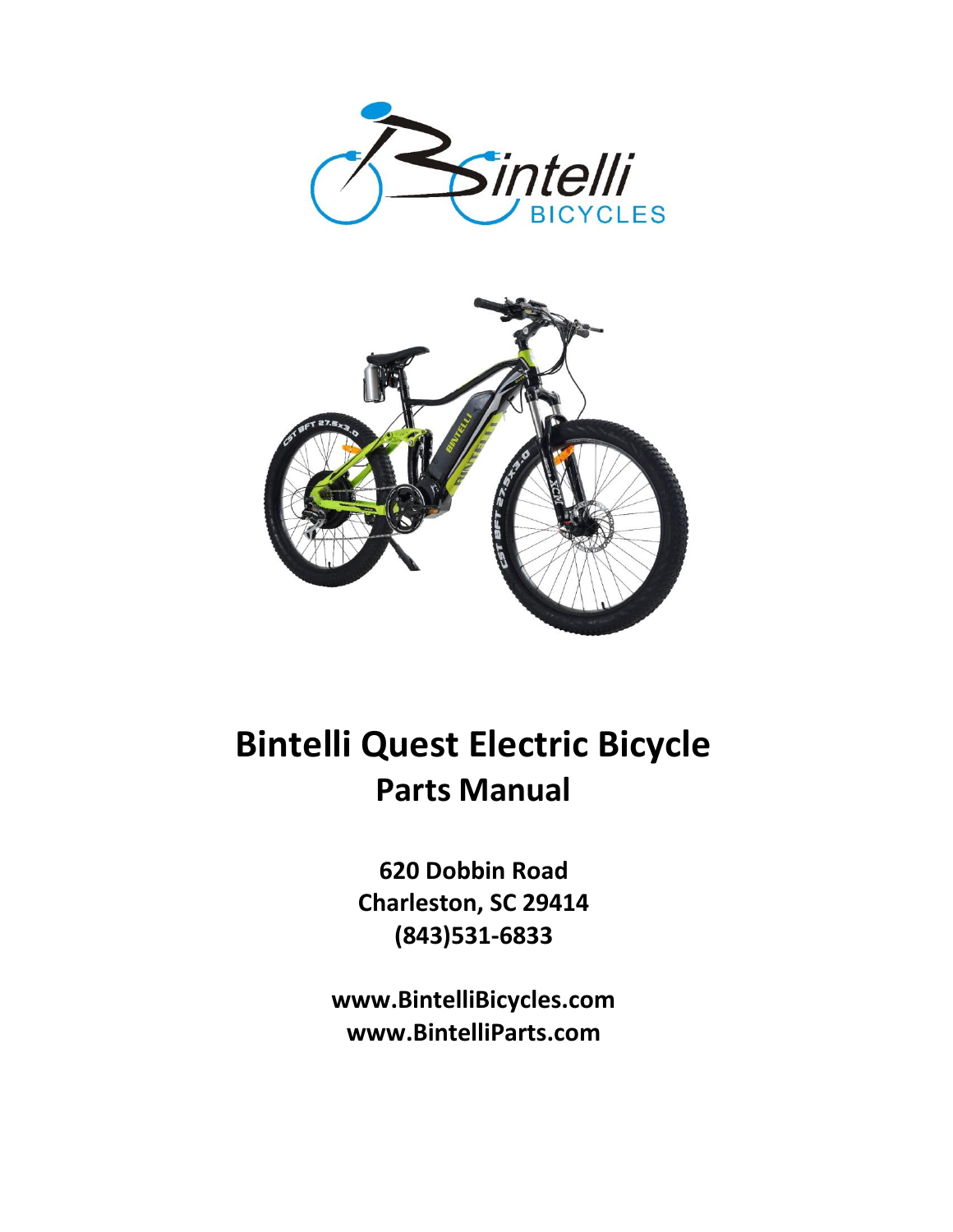

|    | <b>ITEM NO. PART NAME</b> | <b>PART NUMBER</b> | <b>UNIT</b> | QTY |
|----|---------------------------|--------------------|-------------|-----|
| 1  | <b>FRAME</b>              | <b>BB-302</b>      | <b>PCS</b>  | 1   |
| 9  | <b>SIDE STAND</b>         | <b>BB-303</b>      | <b>PCS</b>  | 1   |
| 10 | <b>SADDLE</b>             | <b>BB-304</b>      | <b>PCS</b>  | 1   |
| 11 | <b>SEAT POST</b>          | <b>BB-305</b>      | <b>PCS</b>  | 1   |
| 12 | <b>SEAT POST CLAP</b>     | <b>BB-306</b>      | <b>PCS</b>  | 1   |
| 13 | <b>B.B SET</b>            | <b>BB-307</b>      | <b>PCS</b>  | 1   |
| 16 | <b>CRANK SET</b>          | <b>BB-308</b>      | <b>SET</b>  | 1   |
| 17 | <b>REAR SHOCK</b>         | <b>BB-309</b>      | <b>PCS</b>  | 4   |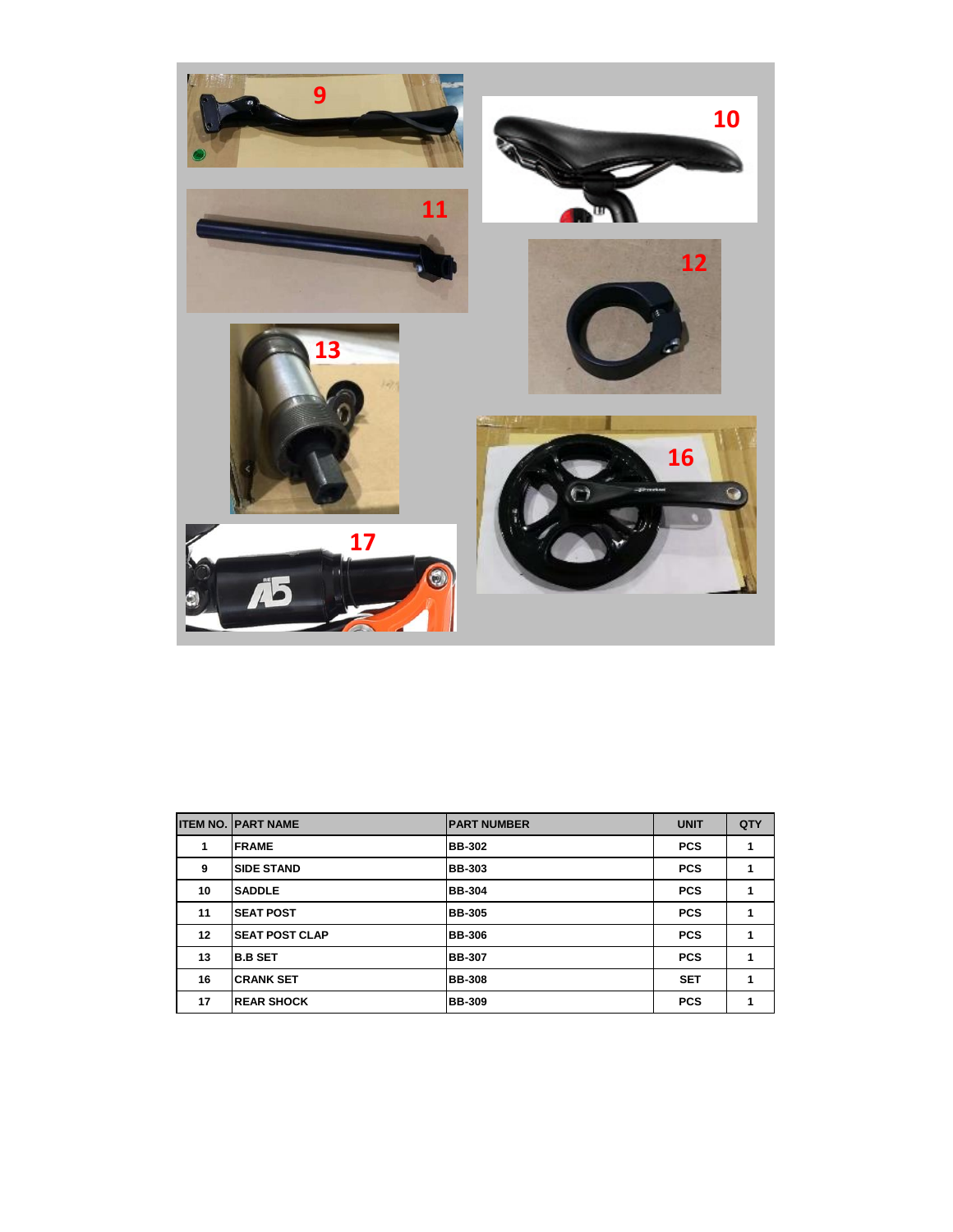

| <b>ITEM NO.</b> | <b>PARTS NAME</b>        | <b>BINTELLI NO.</b> | <b>UNIT</b> | QTY            |
|-----------------|--------------------------|---------------------|-------------|----------------|
| 18              | <b>TIRE</b>              | <b>BB-310</b>       | <b>SET</b>  | $\overline{2}$ |
| 19              | <b>FRONT HUB</b>         | <b>BB-311</b>       | <b>PCS</b>  | 1              |
| 20              | <b>F SPOKE</b>           | <b>BB-312</b>       | <b>PCS</b>  | 18             |
| 22              | <b>R SPOKE</b>           | <b>BB-313</b>       | <b>PCS</b>  | 36             |
| 23              | <b>RIM TAPE</b>          | <b>BB-314</b>       | <b>SET</b>  | $\mathbf{2}$   |
| 24              | <b>FRIM</b>              | <b>BB-315</b>       | <b>PCS</b>  | 1              |
| 25              | <b>R RIM</b>             | <b>BB-316</b>       | <b>PCS</b>  | 1              |
| 26              | <b>F SPOKE REFLECTOR</b> | <b>BB-317</b>       | <b>PCS</b>  | 1              |
| 27              | <b>R SPOKE REFLECTOR</b> | <b>BB-318</b>       | <b>PCS</b>  | 1              |
| 28              | <b>REFLECTOR</b>         | <b>BB-319</b>       | <b>PCS</b>  | 1              |
| 29              | <b>REFLECTOR HOLDER</b>  | <b>BB-320</b>       | <b>PCS</b>  | 1              |
| 30              | <b>REAR REFLECTOR</b>    | <b>BB-321</b>       | <b>PCS</b>  | 1              |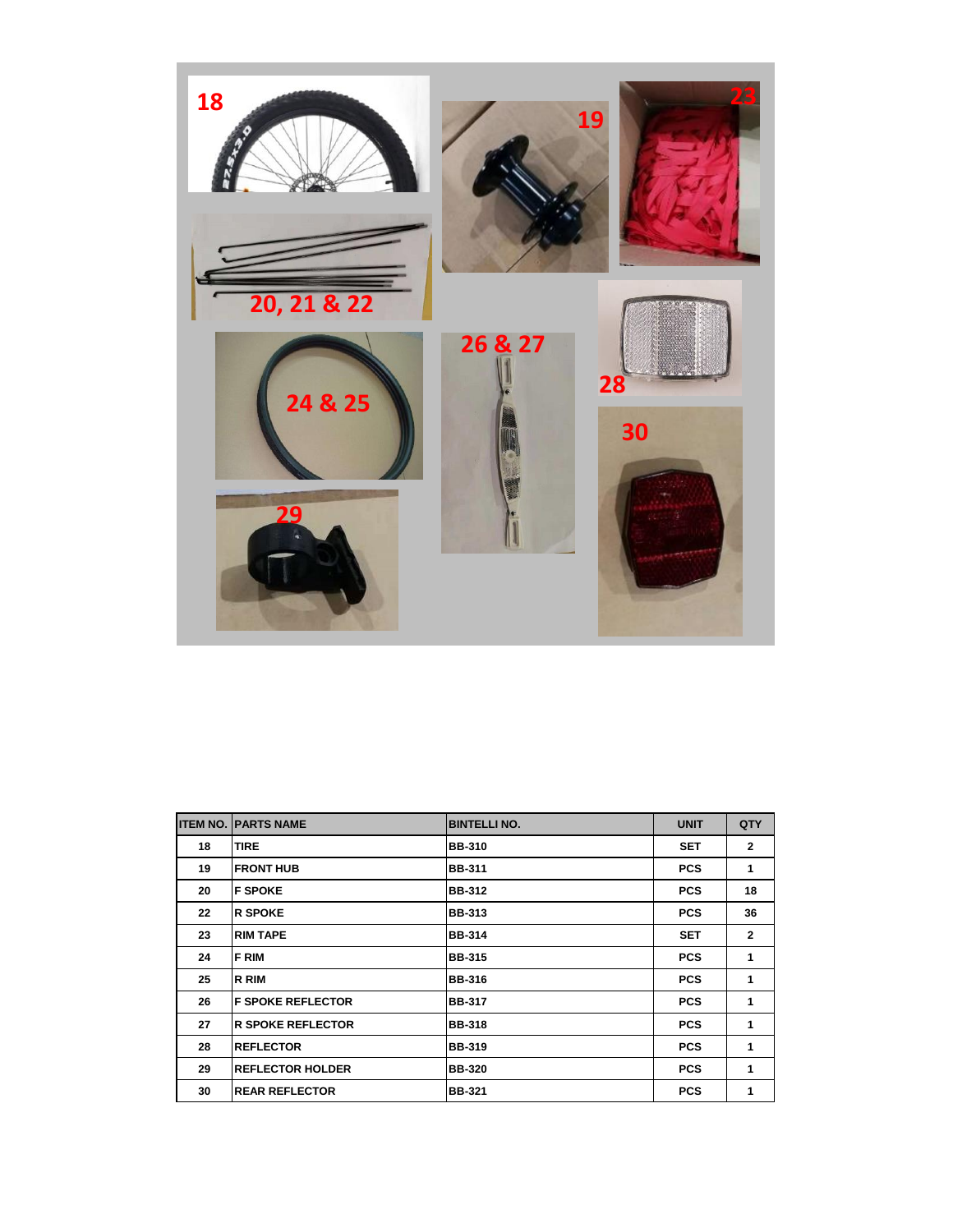

|    | <b>ITEM NO. PART NAME</b> | <b>PART NUMBER</b> | <b>UNIT</b> | QTY |
|----|---------------------------|--------------------|-------------|-----|
| 32 | <b>FORK</b>               | <b>BB-323</b>      | <b>PCS</b>  |     |
| 33 | <b>HANDLEBAR</b>          | <b>BB-324</b>      | <b>PCS</b>  |     |
| 34 | <b>STEM</b>               | <b>BB-325</b>      | <b>PCS</b>  |     |
| 35 | <b>HEAD SET</b>           | <b>BB-326</b>      | <b>SET</b>  |     |
| 37 | <b>RING BELL</b>          | <b>BB-327</b>      | <b>PCS</b>  |     |
| 38 | <b>GRIPS</b>              | <b>BB-328</b>      | <b>SET</b>  |     |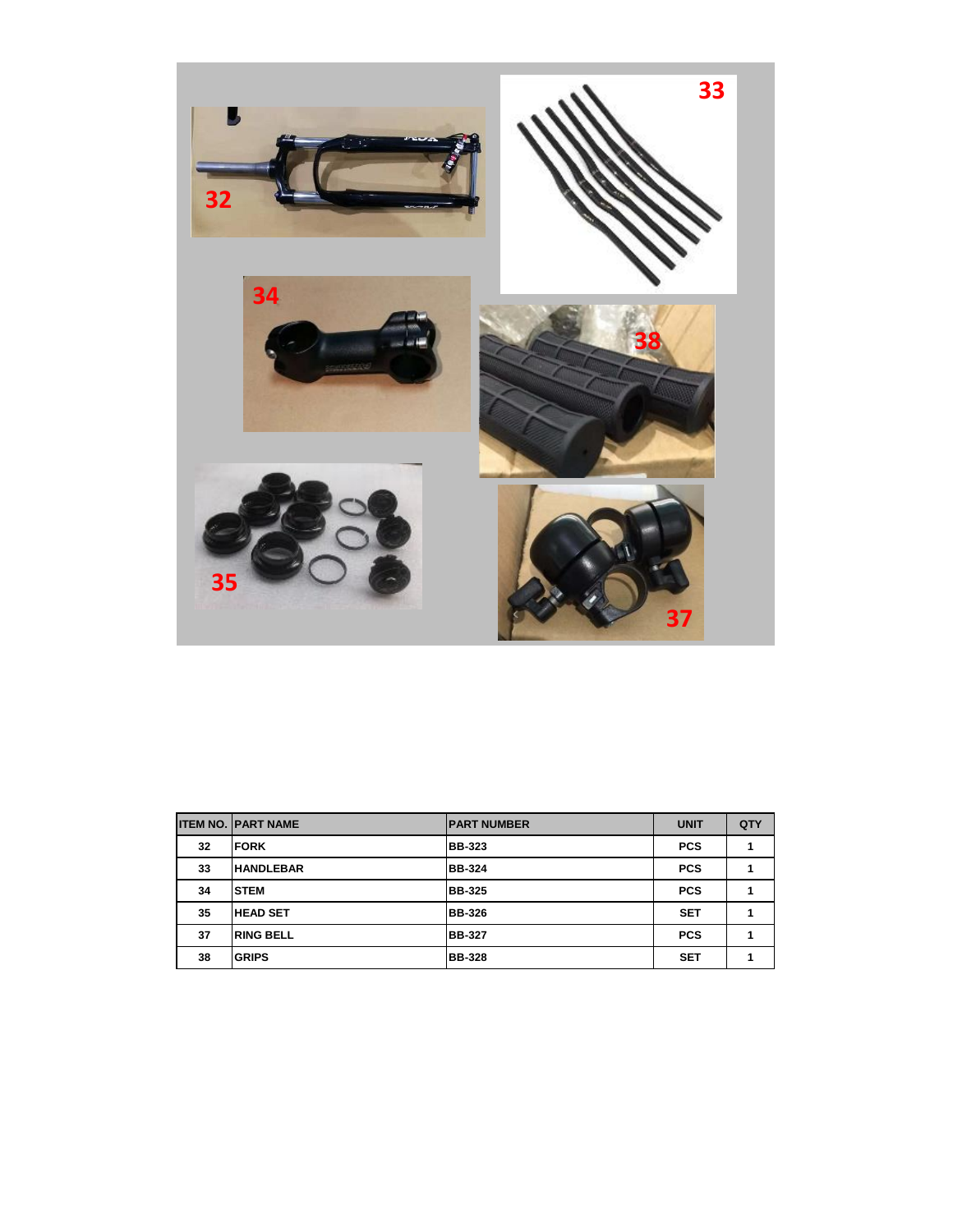

|    | <b>ITEM NO. PART NAME</b> | <b>IPART NUMBER</b> | <b>UNIT</b> | QTY |
|----|---------------------------|---------------------|-------------|-----|
| 39 | <b>ITHUMB THROTTLE</b>    | <b>BB-329</b>       | <b>PCS</b>  |     |
| 40 | <b>SHIFTER</b>            | <b>BB-330</b>       | <b>PCS</b>  |     |
| 41 | <b>DERAILLEUR</b>         | <b>BB-331</b>       | <b>PCS</b>  |     |
| 42 | <b>CASSETTE</b>           | <b>BB-332</b>       | <b>PCS</b>  |     |
| 43 | <b>CHAIN</b>              | <b>BB-333</b>       | <b>PCS</b>  |     |
| 44 | <b>PEDALS</b>             | <b>BB-334</b>       | <b>SET</b>  |     |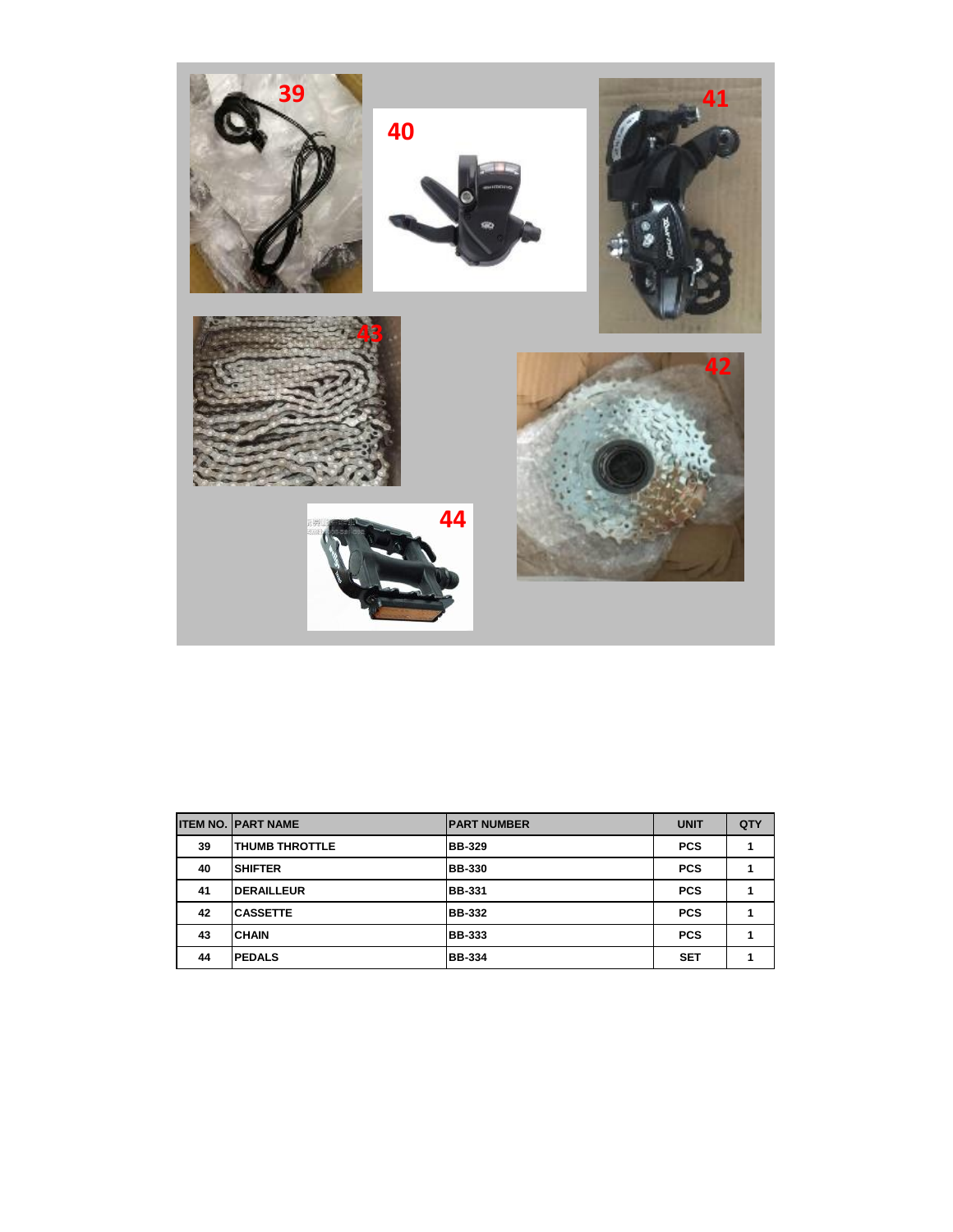

|    | <b>ITEM NO. PART NAME</b> | <b>PART NUMBER</b> | <b>UNIT</b> | QTY |
|----|---------------------------|--------------------|-------------|-----|
| 45 | <b>SHIFT CABLE</b>        | <b>BB-335</b>      | <b>PCS</b>  | 1   |
| 46 | <b>SHIFT CABLE</b>        | <b>BB-336</b>      | <b>PCS</b>  | 1   |
| 47 | <b>MOTOR</b>              | <b>BB-337</b>      | <b>PCS</b>  | 1   |
| 48 | <b>DISPLAY</b>            | <b>BB-338</b>      | <b>PCS</b>  | 1   |
| 49 | <b>CONTROLLER</b>         | <b>BB-339</b>      | <b>PCS</b>  | 1   |
| 50 | <b>BATTERY</b>            | <b>BB-340</b>      | <b>SET</b>  | 1   |
| 52 | <b>CHARGER</b>            | <b>BB-341</b>      | <b>PCS</b>  | 1   |
| 53 | <b>PAS SENSOR</b>         | <b>BB-342</b>      | <b>PCS</b>  | 4   |